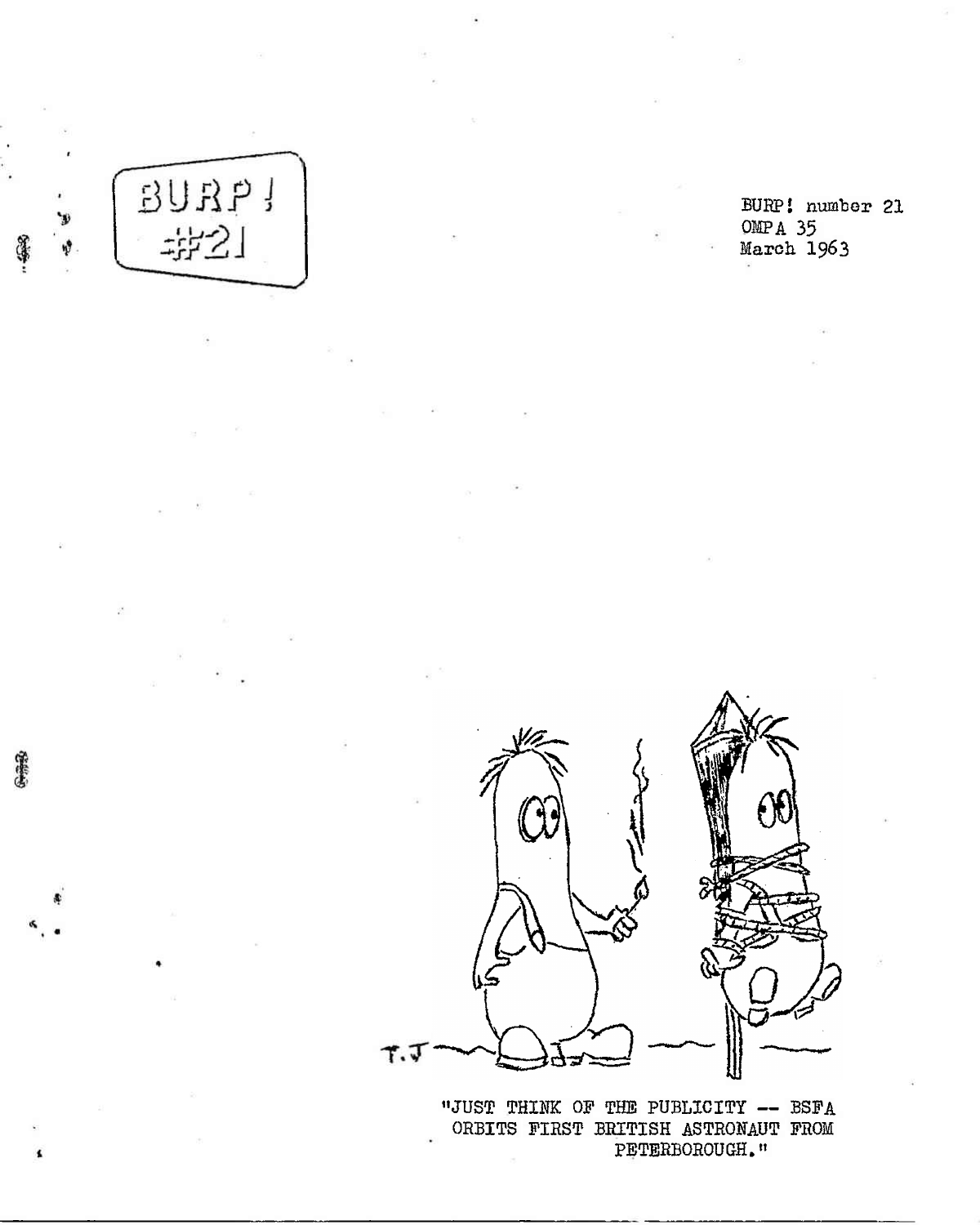This is BURP! Number 21, published for the 35th(March 1963) mailing of the Off-Trail Magazine Publishers' Association by Ronald M. Bennett, currently residing at 13 Westcliffe Grove, Cold Bath Road, Harrogate in the West<br>Riding of Yorkshire. A certified member of W.T.Y.J.P. (1904) The. Riding of Yorkshire, <sup>A</sup> certified member of W.T.Y.J.P.(1904) Inc.

DUE TO SOMETHING OR OTHER this is the first issue of Burp! to appear, hot only during 1963, but for almost two years. I'll be the first to admit that it hasn't been worth waiting for. After the lengthy cold spell this winter at least OMPAns can have the pleasure of reading the other magazines in the bundle  $-$  no doubt while they stay in out of the rain. Let's push straight on with mailing comments?

OFF-TRAILS. Presumably, President Bob Lichtman, I can claim activity for the Treasurer's reports, then, just as the Editor is allowed  $0-T$  as his activity? If I'd only known this before. I'd have really gone to town If I'd only known this before, I'd have really gone to town with my reports!

GRIST Nos 1 & 1 $\frac{1}{2}$ . 1 $\frac{1}{2}$ ? I liked your joke about the golf tournament and played out your chess game(Gibaud v Lazard) and was tickled by both. I am at present running a weekly chess class at school but neither pupils nor teacher is quite up to that standard. you before, I am not the TAFF Administrator these days, but the ten Austrian schillings you sent me have been sent on to Ethel Lindsay.

BINARY 3. Well, Joe Patrizio, Baddy-Oh, I used to be one of those people who went to the pictures/oinema/movies/flicks at least once a week. When we had four main cinemas in Harrogate around three years ago, I lave even been four times a week on occasions. One cinema is now a super market, another is being converted into a Littlewoods store and a third has come all up to date and gone bingo. And the remaining two houses(so four minus three leave ' two. You should worry) suffer from raucous behaviour from the more youthful of Harrogate inhabitants, sa these days I don't go quite as frequently. In fact 1963 has so far seen me visiting the cinema only on two occasions. And on the first, Liz an d I went to see your recommended Manchurian Candidate. Personally, I felt that the excellent overall standard of the film was greatly marred by the ending of the film from the point where an unqualified Sinatra snaps Harvey out of this hypnotic state by merely flashing a rigged pack of cards at him and burbling away in typical Sinatra Brooklynese. And don't tell me that Sinatra doesn't come from Brooklyn. I already know that, but even the cook in Rocket to the Moon didn't speak with such a broad accent. Also Harvey's whiting until a particular moment before committing his final murder(I also don for want to spoil the film for anyone who hasn't seen it) is a little ridiculous. Good-suspense-and entertaining cinema but totally un-realistic:  $realistic; \text{if} \quad \text{if}$ 

VAGARY  $17$ . Mrs. Gray, Ma'am, I could go to town on your comments against the CND, but I have the vaguest of feelings that not only would you still hold exactly the same opinions at the end of any tirade of mine, but that you are right to some degree. As a'theatre fan from waaay back, though, I do certainly agree with you about writing for entertainment and not so much of the neorealism. The. Mousetrap disappointed me, though. I picked out the murderer  $\cdot$ , the moment he stepped on to the stage, probably an unfortunate guess. My Fair Lady is of course superb, and I'm now looking forward to Camelot, which I understand opens at Drury Lane later in the year. Ron Ellik very kindly sent me the 1p of the Broadway version and the tunes are very MFLish.

es.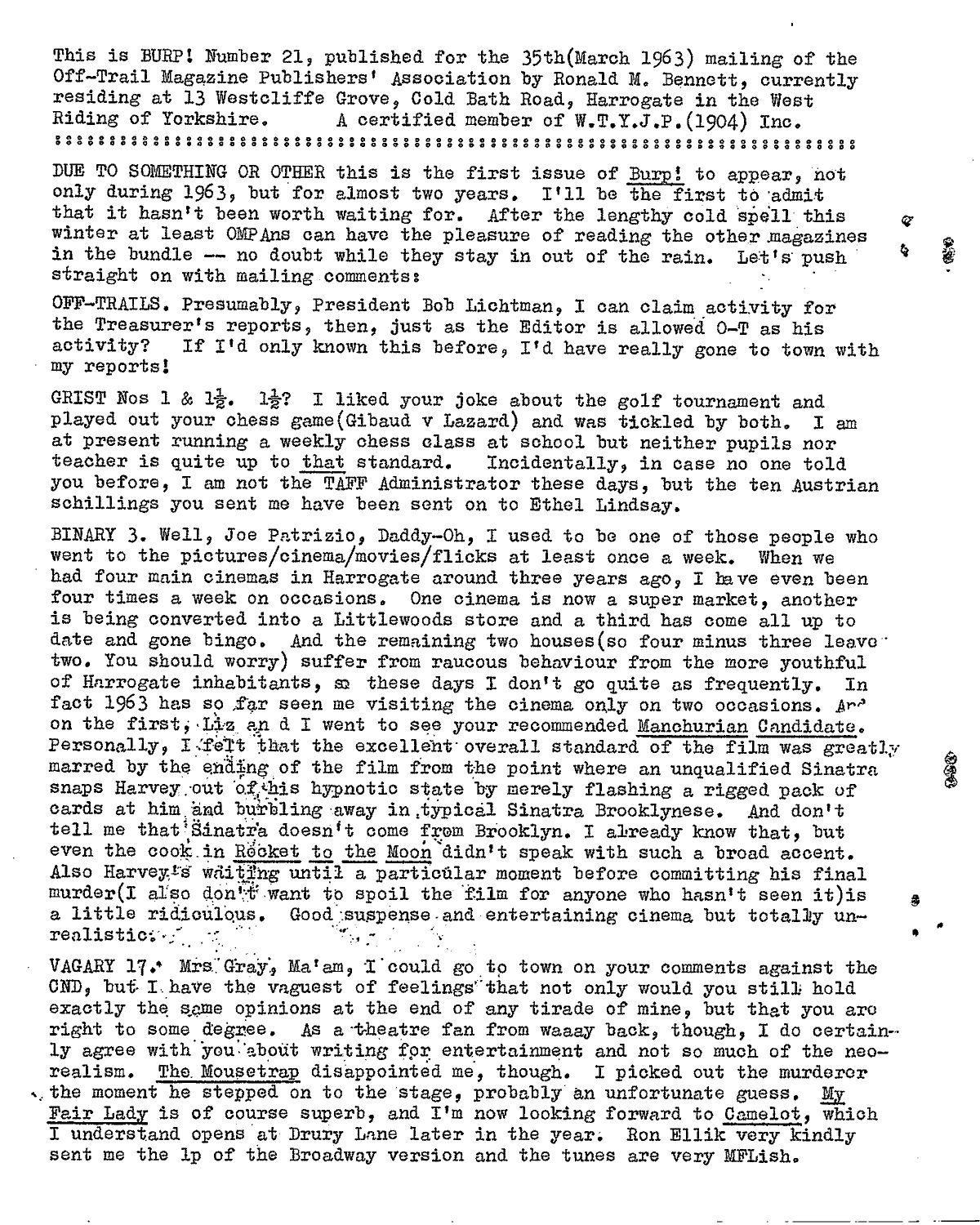Oh for more plays like Dial M For Murder or Blithe Spirit.  $\neq$  The Roses cricket matches are indeed played every year. There is much being said and written these days in cricketing circles about brighter play and entertainment value and similar rubbish(brighter cricket is all very well but an extreme tends to cheapen the game), and you may not know that the"official" definition of a Roses game, in which neither side tries to give the.other the slightest advantage, is "a game of cricket lasting three days in which both sides go all out, after tea on the third day, for first innings points." The usual funny haba joke about the Roses games is the ou The usual funny haha joke about the Roses games is the one about a spectator who first clapped a Lancashire catch and then shortly afterwards clapped a brilliant Yorkshire boundary stroke. The man sitting next to him asked, "Doesta come from t'Lancashire?" "Ho," was the reply. next to him asked, "Doesta come from t'Lancashire?" "No," was the reply.<br>"From t'Yorkshire?" "No," was the reply again. "Well, then," he was told, "from t'iorkshire?" "No," was the reply again. "Well, then," he was told<br>"Shut thasen up. It's nowt to do wi' thee!" And, I know full well that "Shut thasen up. It's nowt to do wi' thee!" And, I know full well that no Yorkshireman would say "t'Lancashire" or "t'Yorkshire," but this is dilno Yorkshireman would say "t'Lancashire" or "t'Yorkshire," but this is<br>uted dialect for t'foalk dahn-souath. Them happen woulna knoa t'cricket uted dialect for t'foalk dahn souath. Them happen wouln<br>anyways if Sir Len imsen cem an' brayed 'em wi' t'bat.

SOUFFLE. Ah, Mr. Baxter, sir, what'<sup>s</sup> all this jazz about you squabbling only with fringe fans and not writers and furthermore squabbling with people like Betty Kujawa and Ella Parker? Are you trying to tell us that in your book Ella? is a fringe fan? Are you trying to tell us that in your book the only true fans are professional writers? Or what?  $\neq$  Oh come now, Yiddish has a far greater breadth and richness than English ever had. Or has. Or possibly will have.  $/$  No, E.R. James isn't a pseudonym. Ernest lives at .Skipton? just <sup>22</sup> miles from Harrogate, He wrote quite a bit about ten years ago and his stories can be found in most British anthologies of the day. A sick relative left him with but little time for writing until fairly recently 'and he has begun -to write again. I first met him at the Manchester SuperManCon of  $1954$  - cons were held at Whitsun in those days and I remember having breakfast with him one morning. He kindly turned up at last year's convention in Harrogate and made the opening address/speech of the weekend, getting off to a great start by standing on his head to demonstrate *<sup>a</sup>* Yogi point. He is one of the very few people who writes But one draft of a story, polishing as he goes along by means of the x key. And incidentally, he is a cousin of another British sf writer, F. G. Payer. He is an extremely pleasant, gracious person who is also shy to am extreme degree.  $f$  Ha ha. Don't give me that modern jazz is the real thing line.

This morning a dollar arrived from Fred Patten who asks to be put on the waiting list. Like many others he addressed our national conference centre<br>as Harrowgate. Such is fame. Last night I went along to a meeting of Last night I went along to a meeting of the National Association of Schoolmasters at.the West Park Hotel and took the opportunity of showing Bert.Harman the Shaggy con report by Our. Bhoy Roh Ellik. He was highly delighted with his write up and sends his regards to all last year's con attendees.

WHATSIT 2. Ken Cheslin, I liked your listing of survey answers, all the more funny or more pathetic from adults. From children one might possibly expect such vague thinking. I once conducted a school survey, 'asking questions like "estimate the height of the classroom door", to which I. got replies which included answers over a mile, or "Who is the Prime Minister?" to which one boy answered Eisenhower(he might be right in an illogical way) and another answered "Alan Miller,"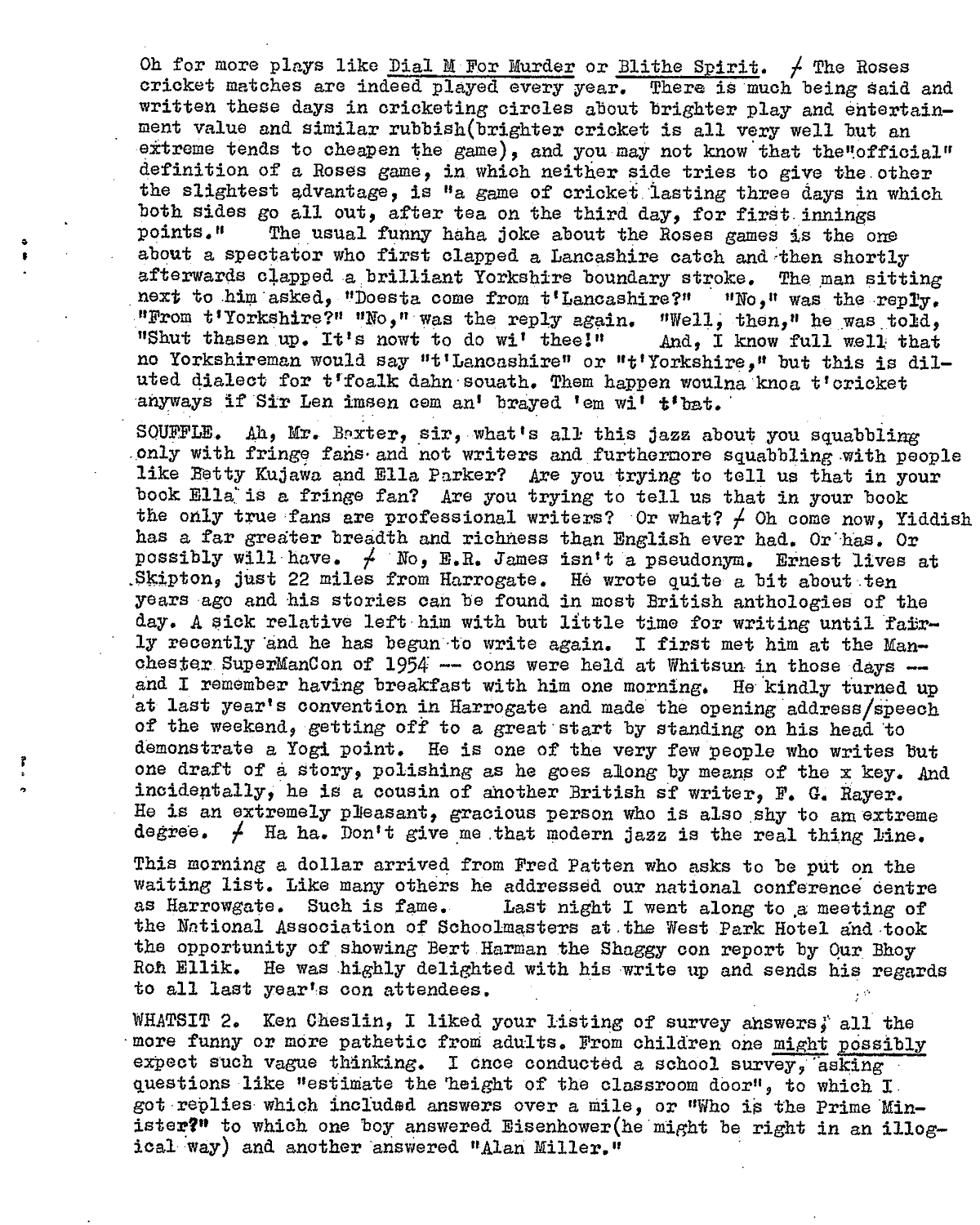MORPH 29. The Rollings are as interesting as ever. Leeds city centre is pretty well laid out on the block plan with main thoroughfares like New Briggate, Vicar Lane, Copkridge Street and Albion Street running at right angles to The Headrow, Albion Place, Merion Street and Boar Lane.

SCOTTISHE 30. Ah, OMPA's favourite fanzine. In my short time in fandom. I have never known a fanzine in or out of an apa improve as much as this one has. /Willis' column was as excellent as' ever. Has anyone noticed what a decidedly poorer place fandom has been since Chuck and Ving left us?  $\neq$ I'd be interested to read how that champion of the Common Market, Ian Petons. feels now that we have been given the order of the jolly-old chaussure. What does lan see is best now for the economic development of the country? •What does Ian think of de Gaulle? ' And incidentally, following all this nonsense of cancelling the Royal visit to Paris, it will be interesting to see how Harrogate handles its well known and well patronised summer French week. week.  $\frac{1}{2}$  and  $\frac{1}{2}$  and  $\frac{1}{2}$  and  $\frac{1}{2}$  and  $\frac{1}{2}$  and  $\frac{1}{2}$  and  $\frac{1}{2}$  and  $\frac{1}{2}$  and  $\frac{1}{2}$  and  $\frac{1}{2}$  and  $\frac{1}{2}$  and  $\frac{1}{2}$  and  $\frac{1}{2}$  and  $\frac{1}{2}$  and  $\frac{1}{2}$  and  $\frac{1$ 

PARAFANALIA 10. Liked your story, Bruce, which is after all an old theme, but it was well done here, and also your account of the OND rally. Also, for that matter the odd bits and pieces by Merv on the old folks back home. Gad; 'what <sup>a</sup> bunch! John Berry \*s'piece about soccer coaching-is so true(and written in his. old, lovable, slightly-exaggerated style) that I suspect he has really devoted some time to this sort of thing.

• . I f  $\mathbf{A} = \mathbf{A} \cdot \mathbf{A}$  is a set of  $\mathbf{A} = \mathbf{A} \cdot \mathbf{A}$  . In the set of  $\mathbf{A} = \mathbf{A} \cdot \mathbf{A}$ 

SIZAR  $8$ . You still here, Burn? As far as I know, Richard III died by having a burning poker applied to his body, which operation is not in the best interests of medical science. I may have the wrong guy, though. Undoubtedly, someone who is a mine of historical information and-who actually -likes history, like Bobbie, will put you, straight on the facts.  $\neq$  Sir, the right to smoke is the right to be free. I have on occasion smoked in cinemas and have had some rude personage sitting near begin to waft the smoke back at me in a most pointed fashion. My reaction is to blow smoke deliberately in that person'<sup>s</sup> direction. If the person who objects to. my smoking merely uses the simple word "please" then I'll be only too highly delighted to respect his or her wishes in the matter. After all, it's a pity for me if I can't go a couple of hours without a cigarette.  $\neq$  For this business of nobody daring to drive over you on a zebra crossing, I. suggest you tryyour high jinks .in Liverpool. What are your favourite .flowers?

AMBLE  $12.$  Ah, Trufin Archie Mercer, don't you know that we just had to win WW II? I remember someone at the beginning of the war telling my father that of course we would win  $-$  our bayonets were longer than those of the Germans! Archie Mercer doll. You wind it up and it drops you a postcard.

ENVOY 10. Editor Ken Cheslin. - I wouldn't describe the "en passant" move in chess as being a gambit or a ploy. It is one of the rules of the game you know. Also, I don't think  $I^T\bar{v}e$  ever heard this bit about moves having to be made  $\cdots$  in the regulation three minutes." I forget off hand the de-"in the regulation three minutes." I forget off hand the details here(I haven't played chess at tournament level for some seven years now) but something around.28 moves have to be made in a hour. Or is it  $14$ moves? I know that the first moves are usually made-pretty quickly in order to stock'up time for later-and it is of course possible to win on an opponent's time default. Making a fast move is a legitimate ploy in itself at certain times. I once took part in a "ten second" tournament which was great fun. A bell rang every ten seconds and then a move had to be made. The glaring mistakes one makes without sufficient study! But this  $3$  minute <sup>a</sup> move business...No!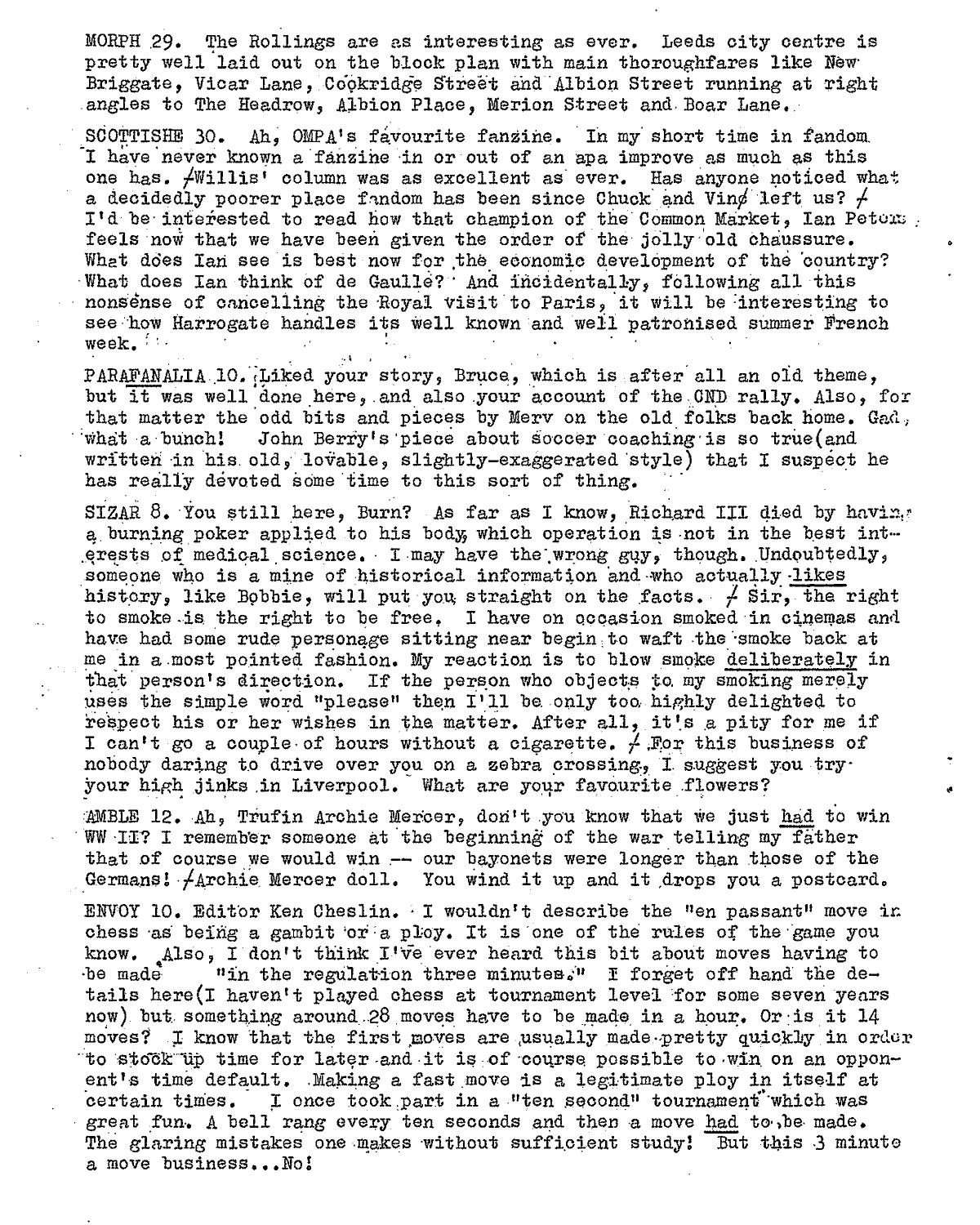Yes, 100 is average for IQ. Possibly you got the idea that 80 is average because everyone you know happens to have an IQ of 80?  $\neq$  It would certainly not be an excellent idea, thanks all the same, for .convention attendees to do their own booking with the hotels.' What makes you imagine for a moment that convention committees haven't enough common sense to have considered this point( as rwell as others) and rejected it because it doesnit work. It actually has been done, you know, in the fairly recent past and the system was found to be a wash-out. In larger hotels fans are scattered throughout the building instead of being within reasonable proximity of one another. And there have been instances of nonfans getting in to the hotel and fans who would wish to attend the con not being allowed to do so.  $/$  My own. method of commenting on a mailing is as follows a)read the mailing. At this time certain points stick.out as.virtually.demanding a comment, like hind the ecretain points with a virtuality demanding a simple in<br>a note on E, R, Jenes this time. b) I then stick a stencil in<br>a note on E, R, Jenes this time. b) I then stick a stencil in<br>a hote on E, R, Jenes this time. a note on E.R..James this time. b)l then stick a stencil in the typewriteand belt out comments direct on to stencil, gleaning inspiration or lack  $\mathbf{r}$ of it from whatever comment I happen to alight upon on the second reading of the. mailing..' During.this time <sup>I</sup> might skip something comment worthy - in order to write an article oh it later(like the mentions of the pelican . book on IQs by yourself and John Roles in this mailing.  $\neq$  Did you ever see any of the Fernandel pictures in whiched he portrayed Don Camillo? Excellent continental comedy. I particularly liked the twist on the theme in a film about a priest who was afraid to go out in public, following the . success of the Jamillo stories and films about ten years ago. He happened tatata element teed in uitw berem ed binow aterixe element ind terminal teed.<br>This was been reading to be a run to be a run teed of the seat in the second indicate and indicate the seated  $q$ uito țagu $\bar{q}$ experiments nosots the stup of dutuelises of every executive and incompositive order nude work," I think. Hence -- a mechanical interpretation, lacking that vital "spark." I'll agree with you thoroughly. Perhaps it's because like you, Terry, I'm in the N.A.S. and presumably belong to lower IQ group. Or something.

RACKRAT.5. What a wonderful cover. When, Jimmy, is someone going to start work on a second Atom Anthology?  $\neq$  Interested to read that the world's population is3,000 million. Of which 78% possesses an IQ of under 100.  $\neq$ Excellent listing of informative sources.  $\neq$  I can't see where you're arguing about the Belgian thalidomide mercy killing, As far as I can see, you are merely stating a run of facts, e.g. a) The Liege killing took place. b) The mother was tried for murder and acquitted. c) If the trial had takem place under different conditions(for example in Britain and/or in camera, the outcome'might have been different, d)The verdict might encourage others to adopt a similarly extreme outlook. e)0ne particular case is quoted,. So, what's eating you? Like I say, a list of facts? Who is arguing?: I rather feel that you are trying to-be deliberately controversial (Ella would say . deliberately bloody) and I'<sup>m</sup> willing to bet that you do whip up <sup>a</sup> lot of emotional comment on the subject. Before anyone accuses me of not posses. ing compassion in connection with this awful business, let me add quickly that I would hate to judge the poor Belgian woman. How can one?

PHENOTYPE CCXVIII(give or take 100). Personally, Dick Eney, I'm glad to hear that the Quit is still going strong anf also that members have got around to playing friendly games. The six extracts you run for identificet sation;s ouhd lake something gleaned from Pehelopes Pahdergaste-thurwhitten . at a by Lewismonia that somewhing greaned from Penerope Fandergaste and which no cs Pus csnolaviupo olient xhend direct shown olsm in filing deca .h.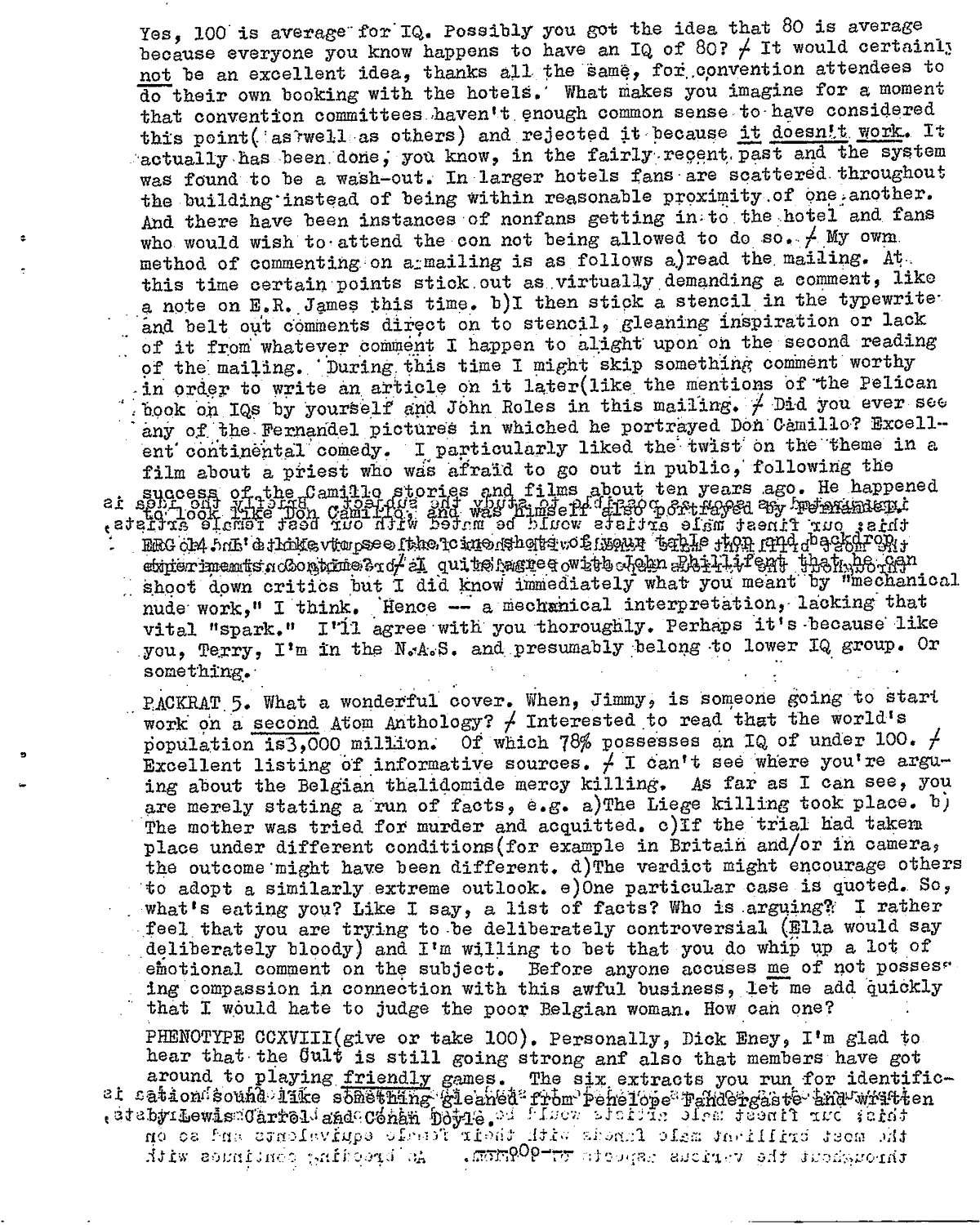## UP <sup>T</sup>he poll-

BRITAIN'<sup>S</sup> WORST WINTER for many years has been the cause of a great number of hardships and accidents, but the direst consequence of all has surely been the postponement of a record number of football league fixtures and the subsequent cancellation of the football, pools for four consecutive weeks in the new year. This certainly hit the pools promoters where it hurts them most - right in the middle of the fiscal plexus — but they bounced straight back with a simple, yet ingenious solution. <sup>A</sup> team of "experts" would confabulate in London and decide what the results would have been if the postponed matches had indeed been played.

Just consider what this innovation could mean to fandom. It has been an eternal complaint that fanzine polls are ineffective and not truly representative because so few fans bother to participate. The problem is no more. We simply elect a committee of BWs who will deduce what the pollresults would have been if every fan had taken part. Polling itself will become redundant. Our committee of experts will decide all future results<br>and a great deal of time, trouble and money will be saved all round. The and a great deal of time, trouble and money will be saved all round. same system would be applied to TAFF elections and Hugo awards.

There occurred an incident in the south of England not so long ago that should be of interest to fans. A woman living in an isolated cottage had been petitioning for a proper water supply for some considerable time. Finally, in desperation, she took a pile of her dirty laundry to the local water board premises, forced her way into an official's office and laundered her clothing in his wash basin. She threatened to repeat this procedure every week until her cottage was supplied with water.

Fans could quite easily adapt this magnificent idea to their own advantage. If, for instance, <sup>a</sup> certain faned persistently refuses to publish your wonderful letters of comment to his fanzine you could invade his fan den, type a couple of pages of LoC on his typewriter and, using his stencils, duplicate the pages on his machine, using his paper and ink of course. You could then leave it 'with him to be included in his nextish, together with the threat that you will repeat the procedure every so often should he fail to comply. Any imaginative, fan employing such a course of action should soon reap results. And who knows? We may even see an end to that horror of horrors — the WAHF department.

<sup>A</sup> recent Toronto report stated that a baby was born with delirium, tremens after its mother had imbibed liberal quantities of alcohol during the last two months of her pregnancy. I find it rather difficult to credit and subsequent rumour that a certain pregnant famine fan has been subsisting on a diet of curry, whose chief ingredients are obliterine and duplicating ink, in the expectation that her offspring will be a natural borm faned. However, I do feel that fandom could ensure the propagation of the species by far less drastic measures. A system of breeding and pedigree such as the used with prize does and cattle is really what I had in mind. The is used with prize dogs and cattle is really what I had in mind. issue will have to be studied most carefully and thoroughly in order to obtain the required strains and- I suggest that a committee of fan experts be inaugurated as soon as possible to study the subject. Briefly the idea is this; our finest male artists would be mated with our best female artists, the most brilliant male faneds with their female equivalents and so on throughout the various aspects of fandom. As breeding continues with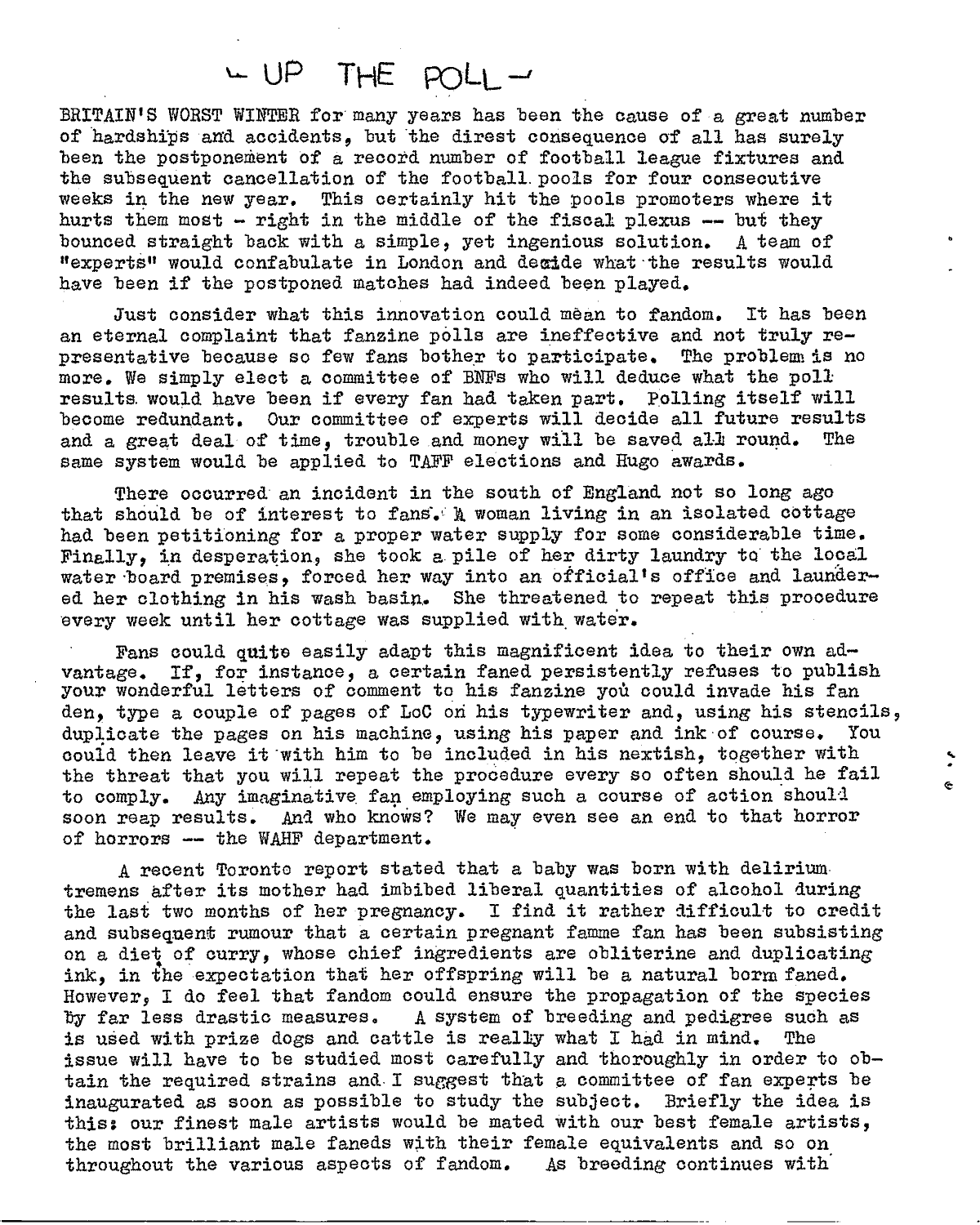each successive generation the produce will gradually approach perfection and genius in all fields of fannish activity. Cross-breeding would be arranged to fulfil requirements for fans with pre-conceived multiple talents. At which point I should like to forestall any suggestion that I should mate with the obliterine and ink-eating femme fan in order to breed the fuggiest fugghead of all time.

--Colin "Scribble" Freeman.

« \* . • • • • • • <sup>e</sup> <sup>r</sup> : <sup>5</sup> <sup>s</sup> ; <sup>i</sup> <sup>s</sup> : \$ <sup>s</sup> ? ? s': <sup>8</sup> <sup>s</sup>' <sup>s</sup> <sup>s</sup> <sup>s</sup> • \* <sup>s</sup> <sup>s</sup> <sup>s</sup> <sup>8</sup> <sup>s</sup> The right to mate with a fugghead is the right to be free TO TEST OR NOT TO TEST....

About four or five isolated mentions were made in the last mailing of IQ and IQ tests, and at least two mentions were made of the recently  $\text{pub}-1$ lished H.J. Eysenck's Know Your Own I.Q. (Pelican 3/6d)which, contrary to Ken Cheslin's statement, is not what it seems. Eysenck rightly makes the claim that the tests included in the book are at best(my emphasis)a rough and ready guide and I can go further in stating that I.Q. tests on the whole can be little other than <sup>a</sup> rough and ready, guide. - I contend that it is impossible' to rate an adult's intelligence correctly and secondly that because of ignorance of this impossibility far too much re liance is placed. quite falsely, on the I.Q, status symbol. <sup>A</sup> good case in point to my way of thinking is Mensa, which gives a would be entrant an intelligence test. I haven't taken one of these tests, but have been told on several occasions that I have an I.Q. of over 150 and that I should take this test and join the organisation. Well, to begin with I do not believe, as I recently stated in FAPA, that I have an I.Q. of over 150(even though I have scored over 155 on at least two I.Q. tests) and I would absolutely refuse to pay out'good money for what I consider is intellectual snobbery. How humble can one get after all? '

But, just what is an I.Q.? We all know that the initials stand for Intelligence Quotientj that <sup>100</sup> is average, below ?0 pretty moronic and. above 150 qualifications to join Mensa, but what is intelligence and what distribution of the contract of the contract of the contract of the contract of the contract of the contract of the contract of the contract of the contract of the contract of the contract of the contract of the contract o

Allow me to discuss <sup>a</sup> quotient first. In short a quotient is someone'<sup>s</sup> attainment age divided by chronological age and multiplied by-100. It is a means of assertaining how far ahead of one's age in attainment is any person, the "distance" ahead based on the attainment of the average or norm. In order to eliminate decimal fractions this rating is multiplied by 100. This does not preclude the possibility of similar results being obtained by tests which do not cater for age allowances, but at their best such tests can only be even more vague than a test which does so cater.

To further explain how one arrives at a quotient, let me give an example from a group of tests widely employed in schools throughout the country. These' are the graded-attainment tests devised by Frederick J.. Schonell well known as the author of the standard work, "Backwardness in the Basic Subjects." These tests are given to pupils in different subcategories of English and arithmetic. Let us, for arguments sake, take two children who are 8 years old, a boy of say <sup>8</sup> years <sup>3</sup> months and a girl of <sup>8</sup> years <sup>11</sup> months. I could give the example of similar scores, in which case the younger of the two children will have the better quotient but instead let us suppose that on a simple word reading test the boy reads correctly ten words and the girl reads correctly no fewer than sixty two